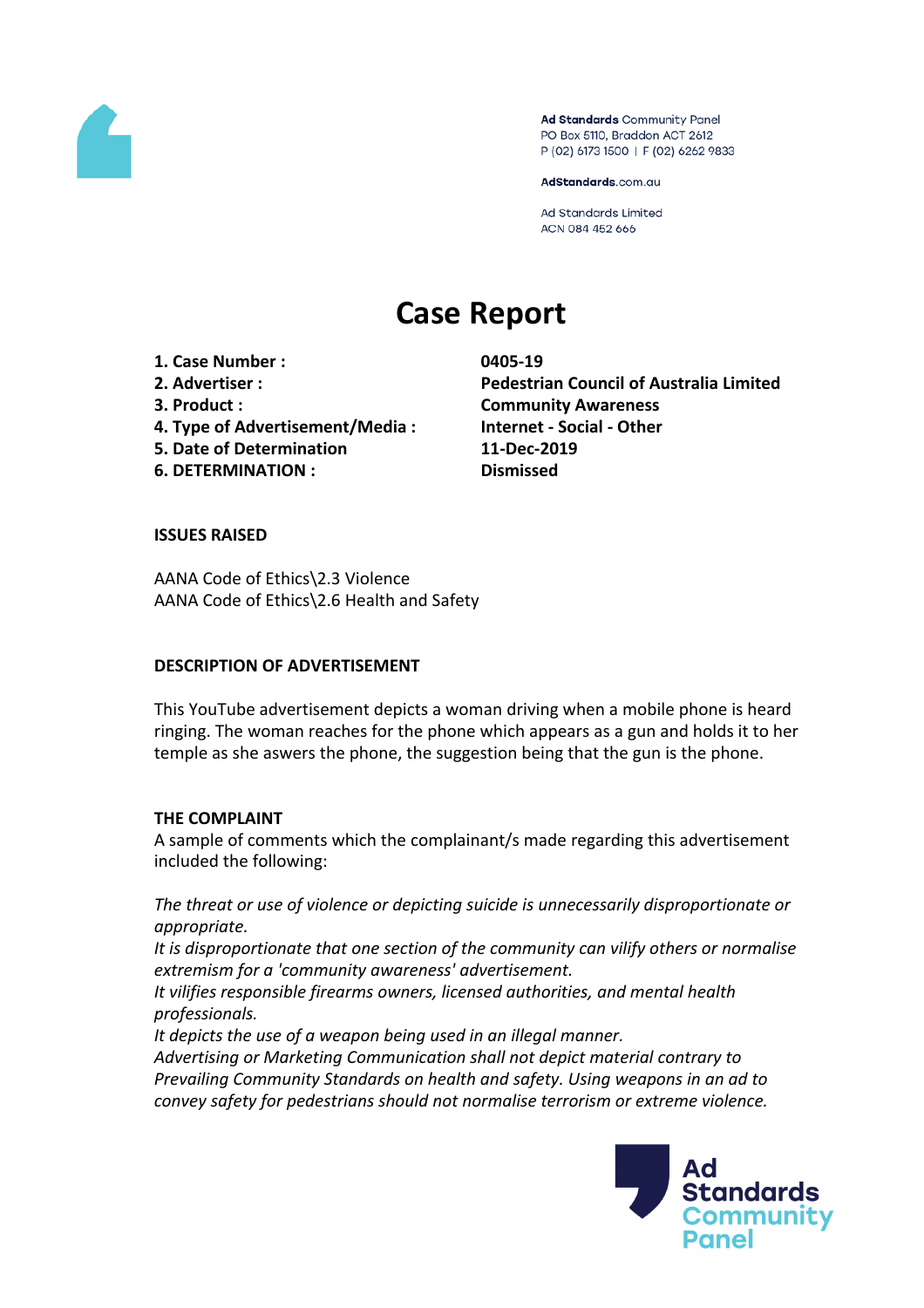

*There is no indication PCA employed the legally required First Assistant Director (responsible for set safety) or an armourer (firearms safety officer) which should make those responsible face criminal charges.*

*The ad is misguided to have maximum controversy over relevance or substance, it does not communicate pedestrian safety but makes a threat to drivers who would not have their safety affected by pedestrians.*

*This ad is available to children, there has no no effort made to comply with advertising standards to children.*

*Furthermore this advertisement has never been acceptable to mental health professionals and their clients. This advertisement depicts suicide to sell their product or service, this is clear breach of community standards and unequivocally inappropriate for adverting since its production.*

## **THE ADVERTISER'S RESPONSE**

Comments which the advertiser made in response to the complainant/s regarding this advertisement include the following:

*BACKGROUND:*

*The PCA is a registered charity under the ACNC.*

*Our primary objective is to reduce death and injury on our roads.*

*This is a Community Service Announcement.*

*It was made for the PCA by Saatchi and Saatchi over a decade ago.*

*It had a very short run on commercial TV as being a non profit organisation, we do not have funds for media and we rely on the goodwill of the TV stations to play our ads free of charge under licence agreements requiring FtA channels to play CSAs.*

*Since then, to our knowledge it has never been played on TV.*

*It is on our website through YouTube to show examples of the CSAs we have made over the last 15 years, one of which, A Killer is a Killer, Don't Drink and Drive with Chopper Reed, won a Gold Lyon in Cannes and won many Australian awards even beating Not Happy Jan. We have never paid YouTube to run this CSA commercially.*

*Our ads are designed to be provocative and draw attention to the fact that there are over 1,200 deaths and around 40,000 serious injuries, which cost Australia over \$38 billion per annum.*

*Not long after its release, AdStandards contacted us and told us there had been a complaint. We provided the information requested and never heard about the complaint again.*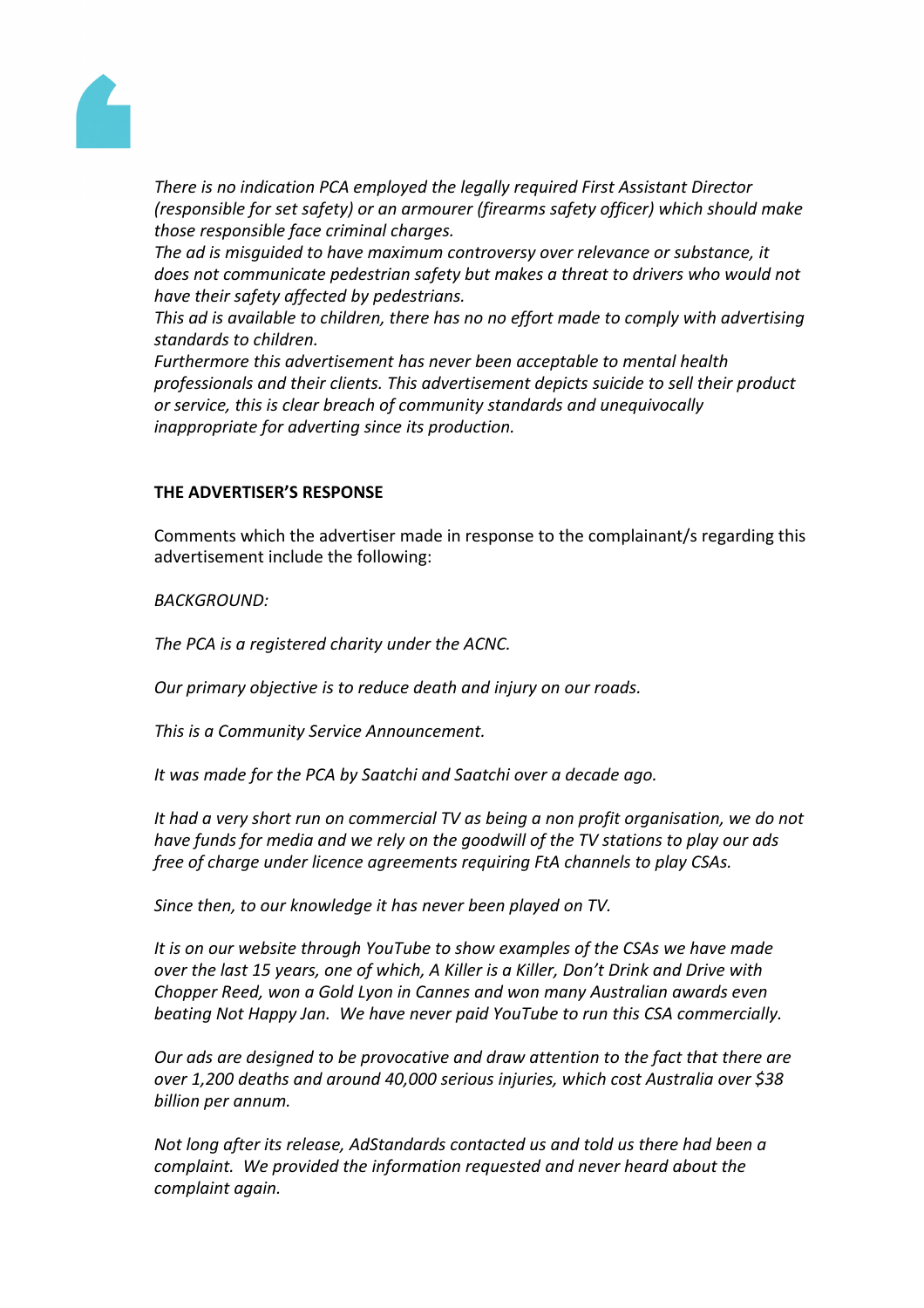

### *THE ADVERTISMENT*

*Several years ago, VW released a CSA entitled Eyes on the Road.*

*https://www.youtube.com/watch?v=R22WNkYKeo8*

*It was designed to educate people about the lethal consequences of using hand held mobile phones (HHMPs) while driving and claimed that: "Mobile phone use is now the leading cause of death behind the wheel."*

*The NRMA recently claimed that one in eleven deaths on our roads is now attributable to this behaviour. This does not take into account the number of pedestrians killed or injured while using HHMPs (or noise cancelling earphones) when crossing roads.*

*Three years ago, we made another CSA in an attempt to educate and discourage pedestrians from using HHMPs when crossing roads (along with several press and outdoor ads) under the slogan DON'T TUNE OUT:*

*https://youtu.be/YG-YWKsnkmM*

*It's also designed to shock.*

*The NSW Government, only last week started trialling cameras which detect HHMP behaviour while driving*

*The penalties in NSW exceed \$400 and 5 Demerit Points.*

*It's a veritable epidemic.*

*DON'T BE A DEAD RINGER aimed to shock in the same way as the GRIM REAPER shocked.*

*It was probably the most effective advertising campaign in Australia's history.*

*These ads try to achieve three objectives:*

*1 Get attention (in an incredibly over-crowded and expensive media environment) 2 Get a message across (hopefully to the appropriate audience) 3 Change behaviour*

*Everyone driver knows it's illegal to use a HHMP while driving. In NSW, for instance, it must be in a cradle and you cannot even touch it.*

*So to change behaviour, you need something which will make people sit up and listen (watch).*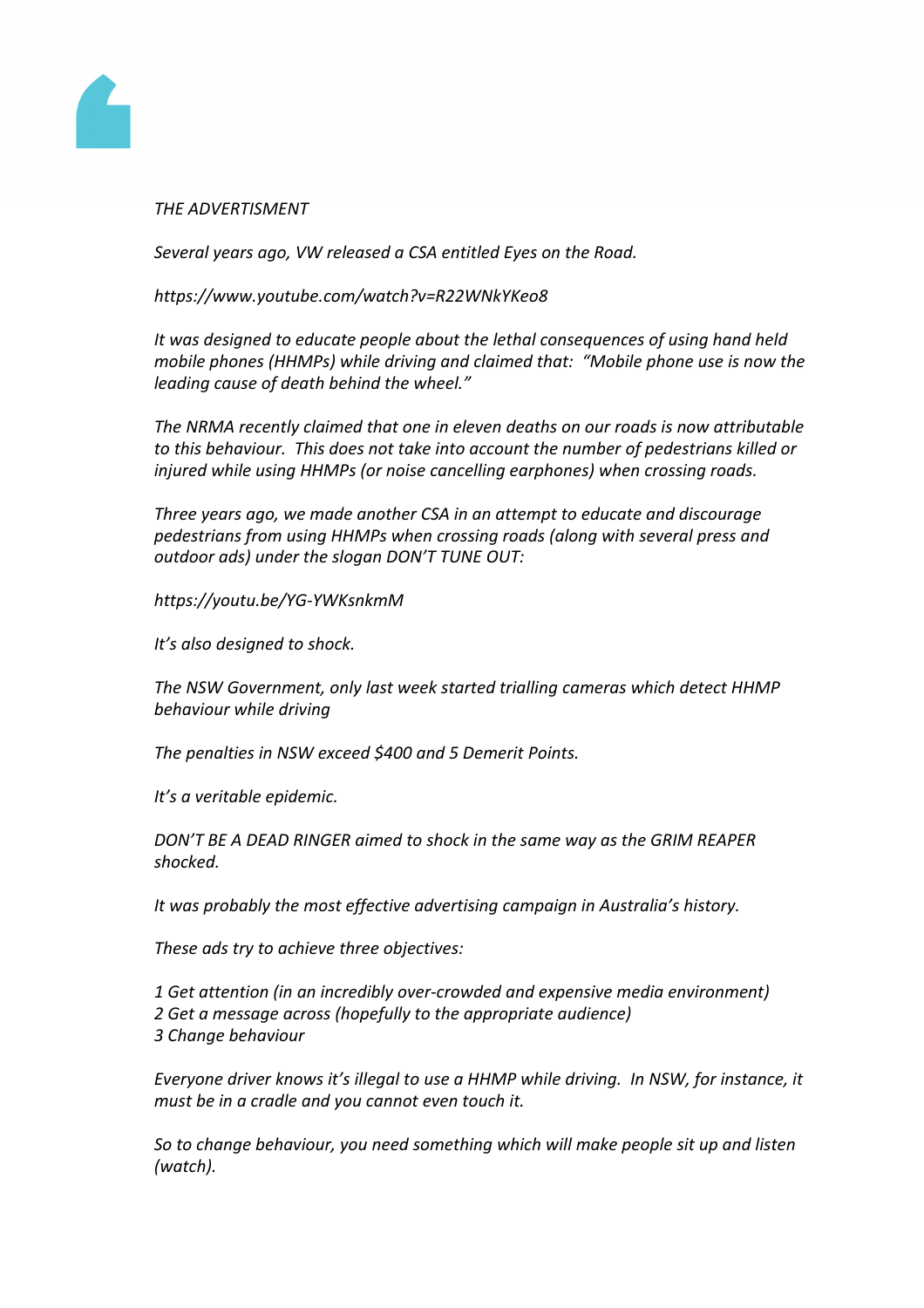

*We have been campaigning for nearly two decades to reduce this lethal behaviour.*

*Here's a clip from the Telegraph in January 2002, where we were campaigning to get much higher \$ penalties and Demerit Points included in the penalty for HHMP offences.*

*https://www.walk.com.au/pedestriancouncil/page.asp?PageID=374&SiteID=1*

*(QUOTES):*

*LETHAL WEAPON - Experts say the fines are pitiful and state governments have failed to raise awareness of the dangers.*

*"Using a hand-held mobile while driving is a lethal weapon," Pedestrian Council of Australia chairman Harold Scruby said yesterday.*

*"If you look down to dial a number or to receive a text message, you're taking your eyes off the road – it's like driving blind.*

*"We have got to pay a lot more attention to this," he said.*

*"Not one state government has brought in legislation that anywhere near addresses the problem.*

*"The penalties are so unbelievably low that many people are happy to risk the fine." ....*

*Mr Scruby said that during holiday periods drivers lost six demerit points for not wearing seat belts, but could use a mobile and be fined only \$118.*

*"It's a joke – you could kill half a dozen people," he said. "We call on (NSW Transport Minister) Carl Scully to immediately bring in a \$500 fine and a minimum of three demerit points." ...*

*NSW Roads and Traffic Authority road safety manager John Brewer said that although people could die using mobile phones when driving, the offence was not equivalent to that of speeding or drink-driving.*

*"The number of people who die because they've been using a mobile phone is nowhere near (that of speeding), so our focus has to go on the major issues."*

*Mr Brewer said the "punishment should fit the offence" and the \$118 fine with no demerit points was sufficient penalty.*

*The point here is to show just how much community and government attitudes have changed in this period.*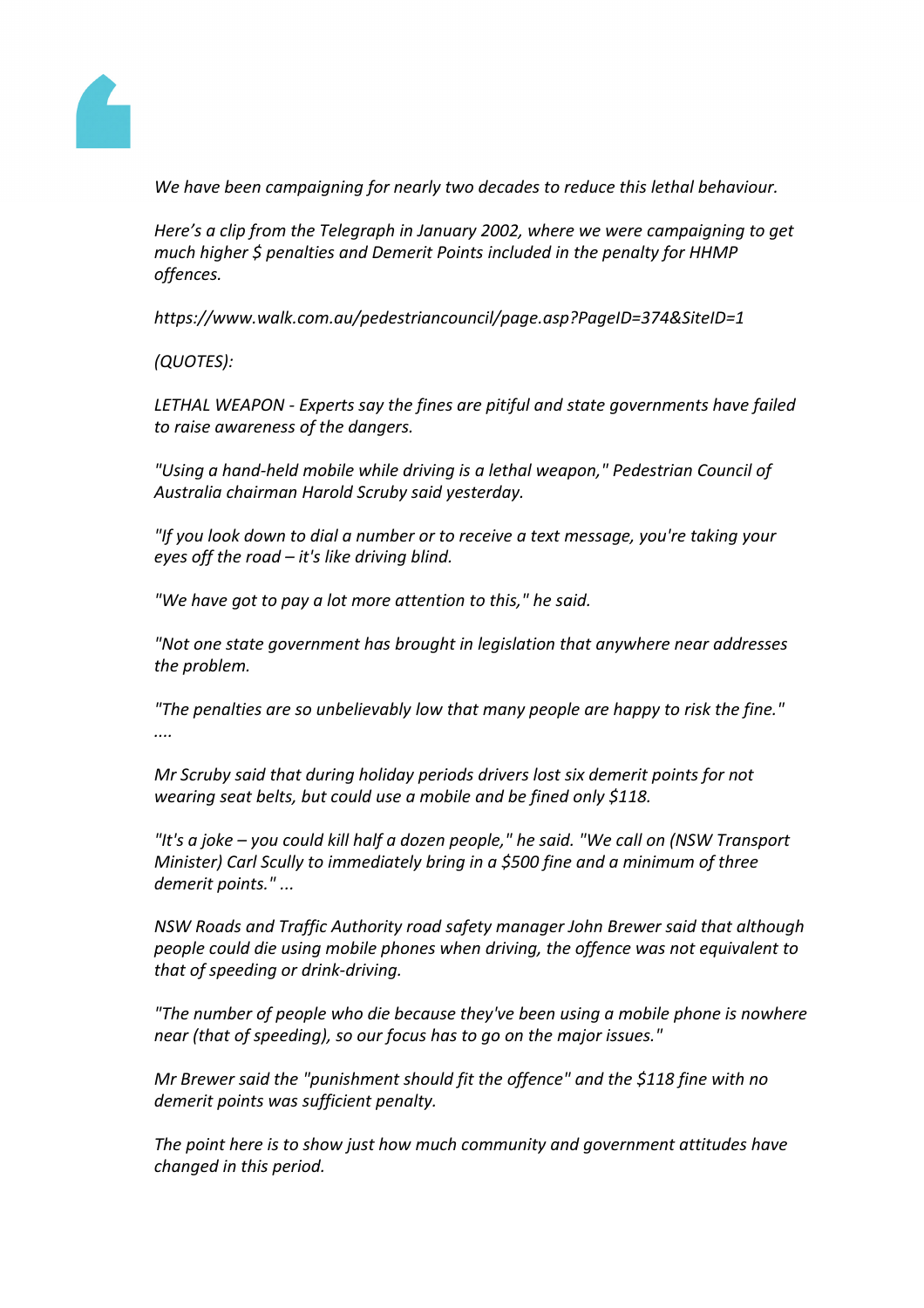

*And the work we have done to get governments around Australia to understand the potential for harm and apply appropriate penalties, along with serious enforcement.*

*The raison d'être behind this CSA was and is that people who flout the law with such gay abandon and use these devices while driving, clearly care nought about the other road users they might kill or maim.*

*But we believed that if we appealed to their sense of survival, they may actually care about killing themselves.*

*The claims made by the complainant are fanciful.*

*No-one would possibly believe anyone would ever behave like this.*

*To suggest even a connection with suicide is absurd. The Cambridge Dictionary defines "Suicide" as "The act of killing yourself intentionally."*

*The very essence of this ad is that if you use a HHMP while driving, your are likely to kill yourself "unintentionally".*

*And the printed message is loud and clear: DON'T BE A DEAD RINGER.*

*How on earth could that be advocating suicide?*

*It's simply a very creative way of trying to change what has become an epidemic of lethal driver behaviour.*

*Please dismiss this complaint.*

### **THE DETERMINATION**

The Ad Standards Community Panel ("Panel") considered whether this advertisement breaches Section 2 of the AANA Code of Ethics (the "Code").

The Panel considered the complainant's concerns that:

- The threat or use of violence or depicting suicide is unnecessarily disproportionate;
- The advertisement depicts the use of a weapon being used in an illegal manner;
- The advertisement vilifies responsible firearms owners, licensed authorities and mental health professionals;
- There is no indication advertiser employed safety personnel when filming advertisement;
- The advertisement is available to children.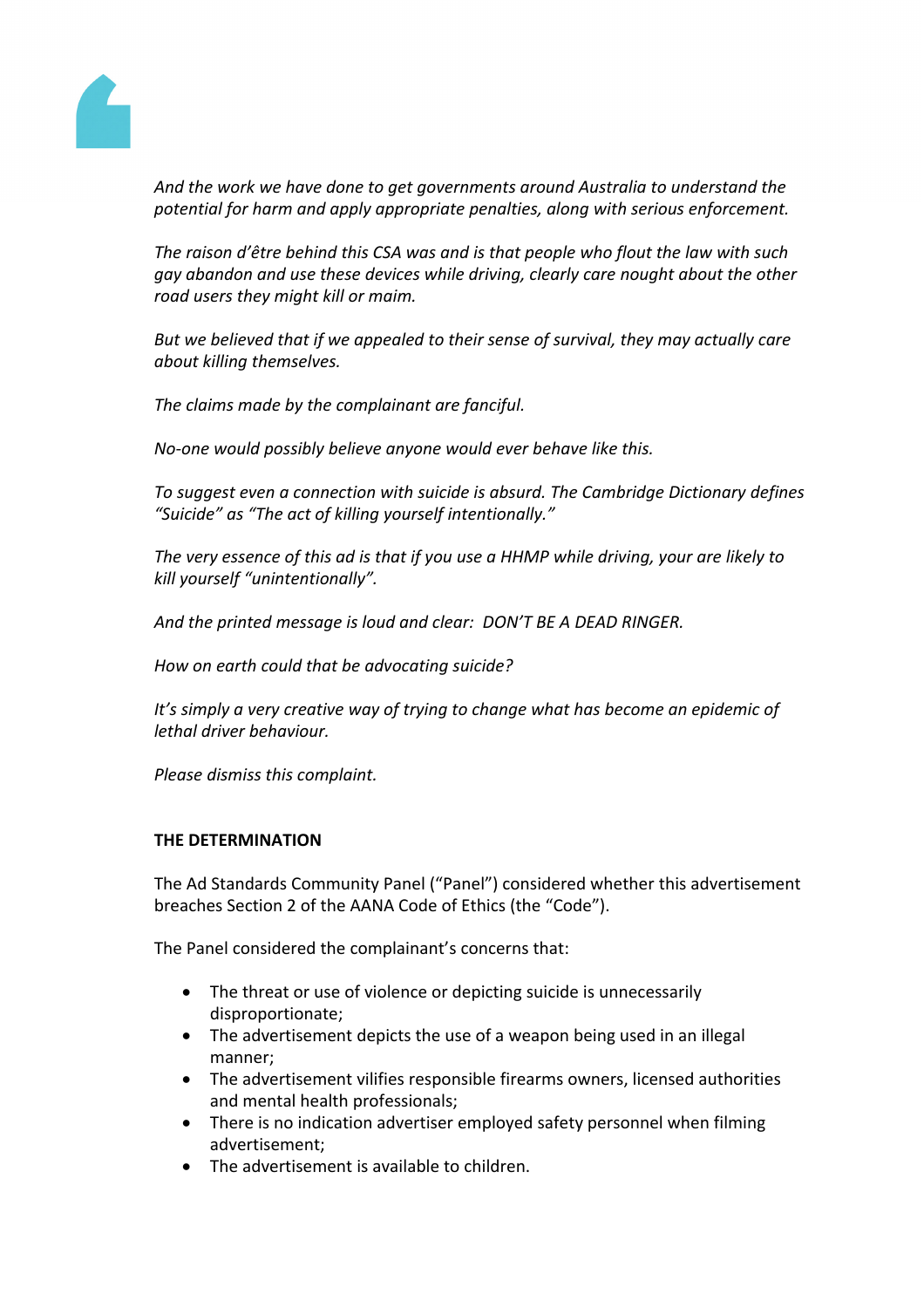

The Panel viewed the advertisement and noted the advertiser's response.

The Panel first considered the concern that the advertisement vilifies responsible firearms owners, licensed authorities and mental health professionals. The Panel noted that firearm ownership and occupations are not categories under Section 2.1 of the Code and therefore could not be considered by the Panel.

The Panel considered the concern that there is no indication the advertiser employed safety personnel when filming advertisement. The Panel considered that there is no requirement for advertisements to demonstrate supporting personnel that were on site during production, and that this was not an issue under the Code and therefore could not be considered by the Panel.

The Panel considered the concern that the advertisement is available to children. Under the Children's Code, Advertising or Marketing Communications to Children means "Advertising or Marketing Communications which, having regard to the theme, visuals and language used, are directed primarily to Children and are for Product." The Panel noted that Children are defined as "…persons 14 years old or younger" and Product is defined as "…goods, services and/or facilities which are targeted toward and have principal appeal to Children." The Panel considered that an advertisement targeting mobile phone use while driving would not be considered by most members of the community to be a product that is targeted toward and have principal appeal to children. The Panel determined that the Children's Code did not apply.

The Panel considered whether the advertisement was in breach of Section 2.3 of the Code. Section 2.3 states: "Advertising or Marketing Communications shall not present or portray violence unless it is justifiable in the context of the product or service advertised".

The Panel noted the complainant's concerns that the threat or use of violence or depicting suicide is unnecessarily disproportionate and that the advertisement depicts the use of a weapon being used in an illegal manner.

The Panel noted that the advertisement does not depict suicide, as the woman only cocks the gun and does not fire it. The Panel noted the call to action at the end of the advertisement which states "Don't be a dead ringer".

The Panel noted that this advertisement was broadcast only on the advertiser's YouTube page.

The Panel noted that many community awareness advertisements, particuarly those relating to road safety, depict material that would breach the law in order to demonstrate the effect that such behaviour can have. The Panel considered that the metaphor of the advertisement is clear, and noted that the advertisement is targeted toward those who use mobile phones while driving with a view to highlighting the dangers of such use, by likening it to suicide. The Panel noted that whilst this may be confronting and alarming to viewers, including children, the community message